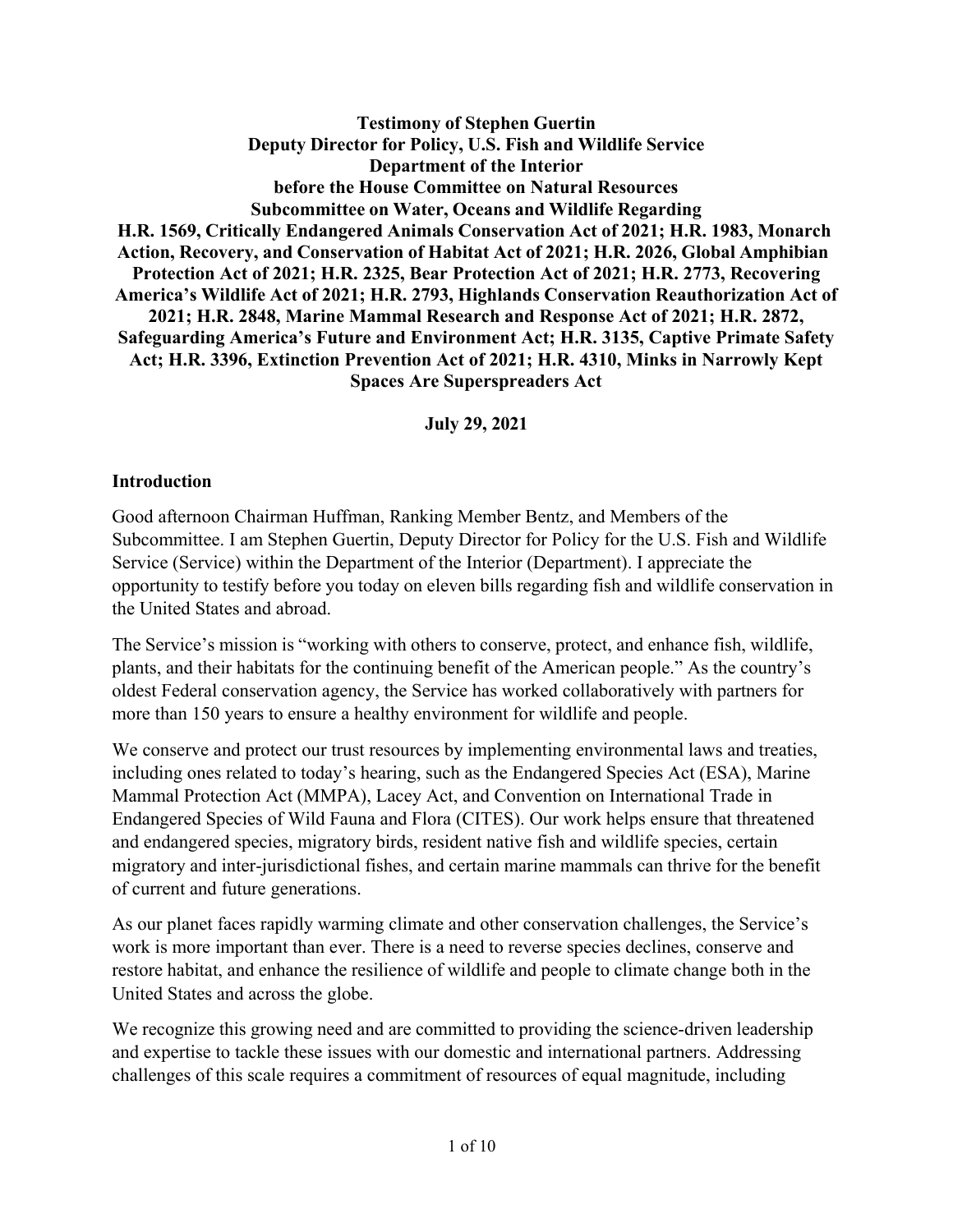funding of programs and partnerships that design and deliver science-based conservation, which are critical to ensuring that the Service and our partners can meet the moment.

To that end, we appreciate the Subcommittee's interest on legislation that would boost funding authorizations for, and enhance coordination between, the Service and its partners to tackle conservation challenges. The Service supports the intent of legislation like the Recovering America's Wildlife Act of 2021, which would equip States, Territories, and Tribes with more than \$1.3 billion annually to address the needs of more than 12,000 species of greatest conservation concern. We also support the intent of the Marine Mammal Research and Response Act of 2021, which would similarly enhance species conservation by strengthening the Service's ability to conserve and protect marine mammals.

The Service supports the goals of many of the other bills the Subcommittee is discussing today and appreciates the sponsors' and the Subcommittee's interest in advancing conservation and climate action. We want to ensure that we are able to continue using a science-based approach to target our resources to conserve those species and habitats that require the greatest attention. We would welcome the opportunity to work with the Subcommittee to ensure that the programs and mandates established by these bills do not inadvertently divert resources away from existing Service priorities.

We appreciate the Subcommittee's interest in the Service's work and offer the following comments on the eleven Service-related bills being considered today. We look forward to discussing these views and working with the Subcommittee and sponsors on these and future legislative efforts.

# **H.R. 2773, Recovering America's Wildlife Act of 2021**

The Service supports the intent of H.R. 2773, the Recovering America's Wildlife Act of 2021, which proposes to proactively address challenges and opportunities for fish and wildlife conservation, and other associated activities.

H.R. 2773 would provide States and Territories with additional resources to implement their State Wildlife Action Plans (Action Plans) and address the needs of the 12,000 species of greatest conservation need identified across all 50 States and 6 U.S. Territories. Tribes would also receive funding to develop, implement, and enhance Tribal fish and wildlife conservation programs to manage species of biological, traditional, and cultural importance. Healthy populations of these species are a necessary component of Tribal sovereignty and, in many cases, are essential subsistence resources for Tribal communities throughout the United States. The Service supports science-based, locally led, collaborative approaches to conservation consistent with the Administration's "America the Beautiful" initiative.

The Recovering America's Wildlife Act of 2021 would build on the State and Tribal Wildlife Grant (STWG) Program's 20-year track record of success. Through the STWG Program each State and Territory has collaboratively developed science-based Wildlife Action Plans, with input from Tribes, which provide a roadmap for conservation in every corner of America. The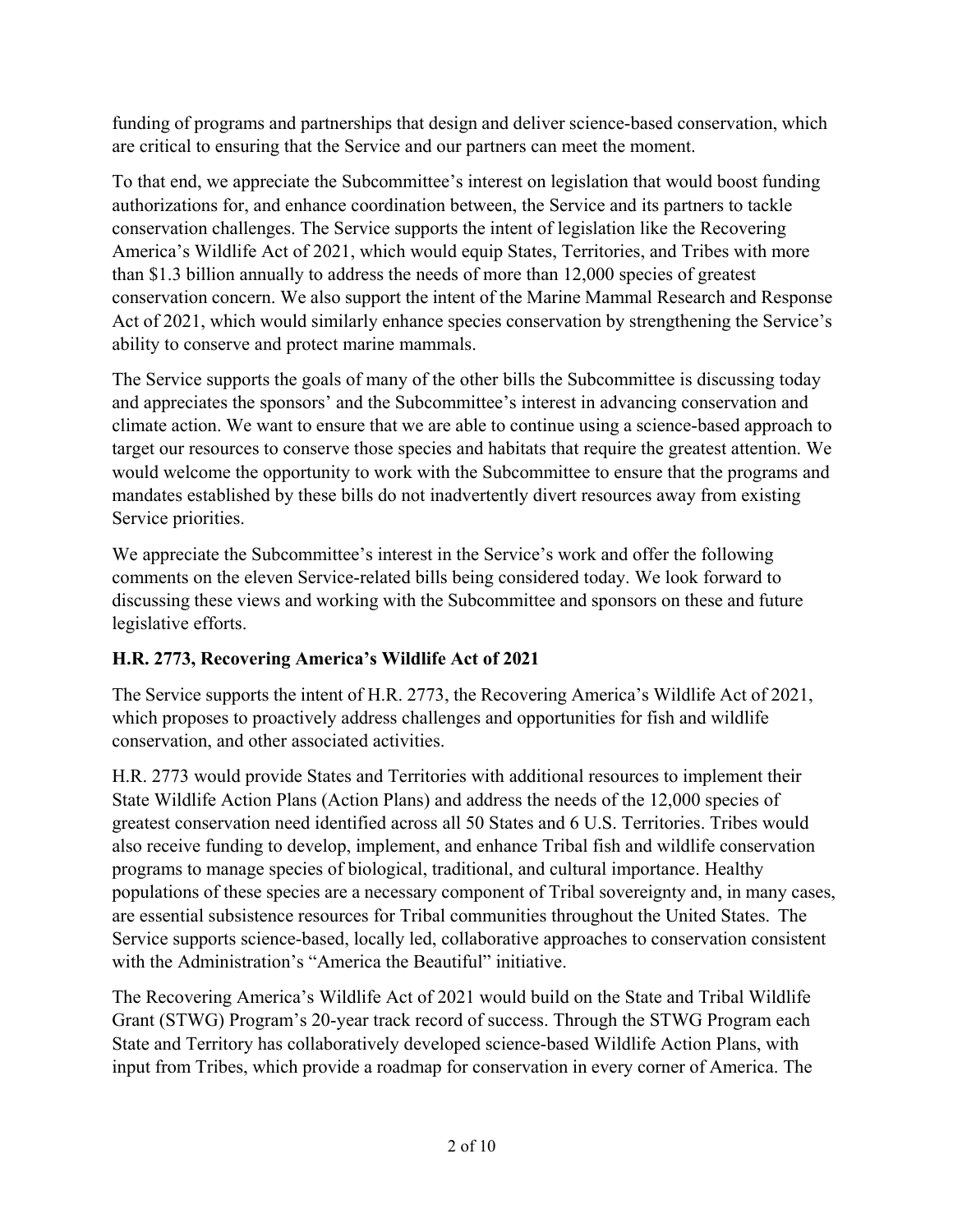Recovering America's Wildlife Act of 2021 would provide additional funding to address the biodiversity crisis evidenced in the 12,000 Species of Greatest Conservation Need.

Along with the Service, the professional fish and wildlife managers of the States, Territories, and Tribes are among the leaders at the forefront of science-based efforts underway across the United States to tackle the climate crisis, improve access to nature for all communities, and protect our fish and wildlife and their habitats. Over the past 20 years, State and Territory fish and wildlife agencies and their partners – including Tribes - have begun to address the highest priority needs identified in the Action Plans and have demonstrated the value of timely, collaborative, sciencebased actions taken to conserve wildlife and their habitats before they become too rare or costly to restore. Conservation work funded by the STWG Program and guided by the Action Plans has helped contribute to at least 28 candidate species being found not warranted for listing as threatened or endangered under the ESA, and at least 14 threatened or endangered species being delisted or downlisted due to recovery. We understand that the annual appropriation of \$1.3 billion requested in the Recovering America's Wildlife Act of 2021 is intended to, over the next decade, address the backlog of work identified in the Action Plans.

The Service appreciates the bill's focus on encouraging innovative conservation initiatives. Some of America's most cutting-edge conservation initiatives - including efforts to conserve species at landscape scales by working across State and Tribal boundaries - have received timely and critical support from the STWG Program. Through technological advancements such as the use of eDNA and remote sensing, and through development of ground-breaking captive-rearing techniques, the practice of conservation in the United States has been transformed. Recovering America's Wildlife Act of 2021, would dedicate 10 percent of the appropriated funds, or approximately \$100 million, to a competitive grant program that would catalyze innovation of techniques, tools, strategies, or collaborative partnerships that accelerate, expand, or replicate effective and measurable recovery efforts for species of greatest conservation need and species listed under the ESA.

The Service views the intent of the Recovering America's Wildlife Act of 2021 as being in alignment with the eight principles laid out in the Administration's, *Conserving and Restoring America the Beautiful Report*. The Service supports the goal of conserving the abundance, resilience, and accessibility of natural resources that in turn support America's economy and well-being.

## **H.R. 2793, Highlands Conservation Reauthorization Act of 2021**

H.R. 2793, the Highlands Conservation Reauthorization Act of 2021, would reauthorize and revise the Highlands Conservation Act (HCA) (P.L. 108-421). The HCA authorizes a grant program to the Highlands states of Connecticut, New Jersey, New York, and Pennsylvania to acquire land and protect natural resources in the Highlands Region. The Highlands Region is 3.4 million acres of biologically diverse landscape distinguished by Appalachian ridges, hills, and plateaus that provide nature-oriented recreational opportunities for millions of people living in or visiting the Northeast.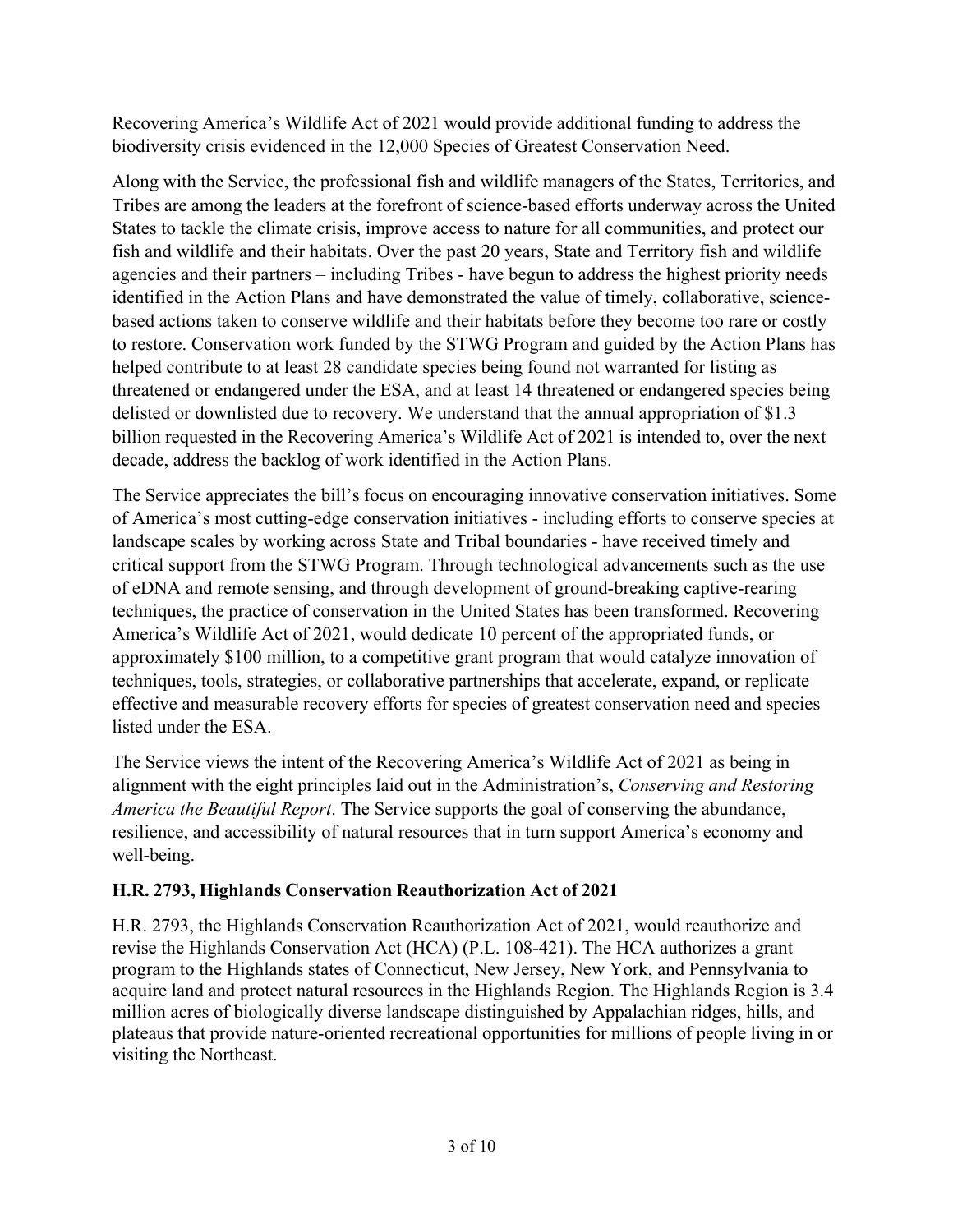The Service is the lead agency for administering the HCA Grant Program, in coordination with the U.S. Forest Service, and provides administration and oversight of the program. The Service works closely with the four Highlands states to identify priority areas for state land acquisition to meet state and Federal conservation goals. Since passage of the HCA in 2004, almost \$70 million in HCA funding has been awarded to the states to acquire 11,000 acres of land in the Highlands Region. The HCA grant program is conserving outdoor recreational areas to encourage a connection between people and the outdoors. The HCA Grant Program is protecting strategically important natural areas that sustain a diversity of fish and wildlife species.

The Service supports the reauthorization of the HCA to continue the land acquisition goals of the program. We would like to refer the Subcommittee to our June 23<sup>rd</sup> Statement for the Record on S.753 provided to the Senate Energy and Natural Resources Subcommittee on National Parks for a more detailed statement.

#### **H.R. 2848, Marine Mammal Research and Response Act of 2021**

H.R. 2848, the Marine Mammal Research and Response Act of 2021, seeks to strengthen efforts to protect and preserve marine mammals. The MMPA established a federal responsibility for the management and conservation of marine mammals and was the first statute to call for an ecosystem approach to natural resource management and conservation. Jurisdiction under the MMPA is shared between the Service and the National Oceanic and Atmospheric Administration (NOAA), with the Service having authority over the conservation and management of sea and marine otters, walrus, polar bear, three species of manatee, and dugong. H.R. 2848 would amend Title IV of the MMPA, which authorizes the John H. Prescott Marine Mammal Rescue Assistance Grant Program (Prescott) and other programs important to the conservation of marine mammals. All provisions of Title IV apply to Service-managed species, with the Service having authority under Section 408 for those species, and a consultation role for other sections of Title IV. The Service works in coordination with NOAA on activities and issues that may affect Service-managed species where the statute does not assign a formal role. The Service supports the intent of H.R. 2848 as it pertains to the Service's work under the MMPA.

The Prescott grant program provides financial assistance to eligible participants for the rescue, treatment, and rehabilitation of marine mammals. While NOAA has distributed Prescott grants since 2001, the Service first distributed grants for Service-managed species in 2020, due to new appropriations from Congress in Fiscal Year (FY) 2019. H.R. 2848 would expand the Prescott grant program by establishing a new Rapid Response Fund to provide emergency financial assistance for response to certain marine mammal stranding or entanglement events. The proposed fund is authorized at \$500,000 annually and is available for emergency response for both Service and NOAA-managed species. A new Rapid Response Fund would enhance our partners' capacity to respond to these emergency events. For example, it would have provided financial assistance to partner organizations involved in manatee rescue and rehabilitation in eastern Florida this winter, prior to the event's designation as an Unusual Mortality Event (UME).

H.R. 2848 would also make clarifying changes to the Marine Mammal Unusual Mortality Event Fund, which provides financial assistance to stranding network partners who respond to UMEs.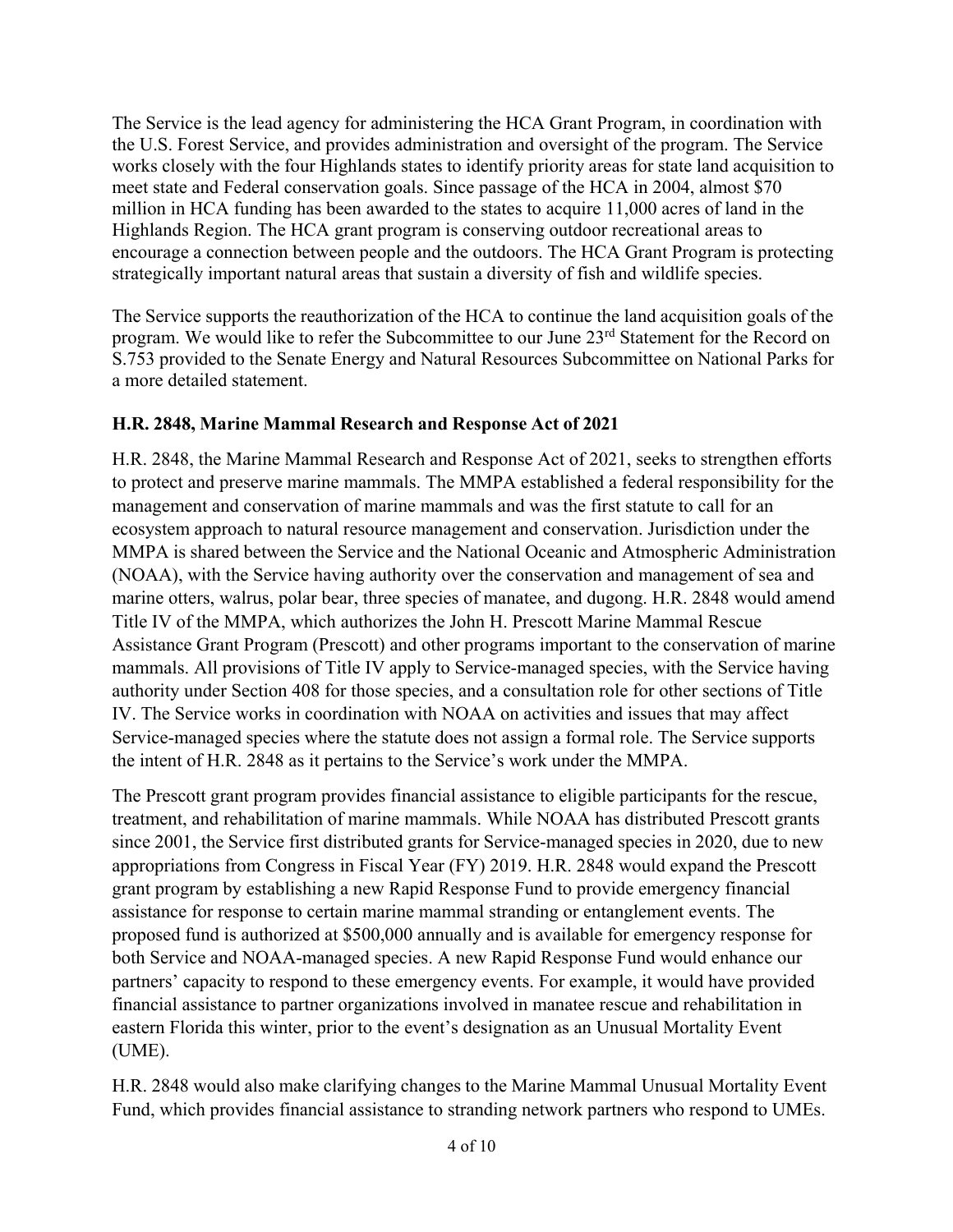The proposed changes would increase flexibility in the fund's administration, including authorizing the provision of funding throughout the occurrence of a UME. Financial assistance from the Marine Mammal Unusual Mortality Event Fund has proven essential to our partners' work responding to UMEs. These funds support rescue and rehabilitation of affected animals. They also support efforts to increase our understanding of these events so that we can more effectively respond to them in the future. Funding for the Marine Mammal Unusual Mortality Event Fund has steadily declined since its only appropriation in 2005, and only \$33,000 remains to fund future UME response efforts. The Service appreciates the Subcommittee's attention to this funding source and the changes proposed in H.R. 2848.

## **H.R. 2872, Safeguarding America's Future and Environment Act**

H.R. 2872 would require the Director to participate in a National Fish, Wildlife, and Plants Climate Adaptation Strategy Joint Implementation Working Group. Additionally, it would require the Secretary to establish a National Climate Change and Wildlife Science Center to assess and develop scientific information, tools, strategies, and techniques to address the effects of climate change. The bill would establish an Advisory Committee on Climate Change and Natural Resource Sciences. It would also require the Secretary to review and approve State adaptation plans, which must include adaptation provisions of any State comprehensive wildlife conservation strategy.

In general, the Service supports the intent of H.R. 2872. The Department is pursuing a unified approach to addressing climate change across all programs and regions which, overall, aligns well with goals of this legislation. The Service supports enhancing science-based, landscapescale, and cross-sector collaborative strategies in order to build climate resilience for species, their habitats, and people.

However, some aspects of the bill appear unnecessary given ongoing efforts between the Service, the Association of Fish and Wildlife Agencies, and other partners to support the National Fish, Wildlife, and Plants Climate Adaptation Strategy. The Service is also concerned about language requiring the States to prepare Fish, Wildlife, and Climate Adaptation Plans in order to receive funding. It may be more effective to require State Wildlife Action Plans (SWAPs) to consider climate change as they are updated, and consideration should also be given to supporting Tribes given their significant conservation roles. The Service would welcome further discussion with the bill sponsor and the Subcommittee about coordinating ongoing efforts and identifying resource needs for ongoing collaborations.

## **H.R. 1983, Monarch Action, Recovery, and Conservation of Habitat Act of 2021**

H.R. 1983 would establish a Western Monarch Butterfly Rescue Fund and authorize \$12.5 million per year from Fiscal Year 2022 through 2026 for the fund. The bill would direct the Secretary to issue grants from that fund to eligible entities for projects that contribute to the conservation and recovery of the western monarch butterfly population. Additionally, the bill would direct the Department to enter into an agreement with the National Fish and Wildlife Foundation (NFWF) to facilitate implementation of the Western Association of Fish and Wildlife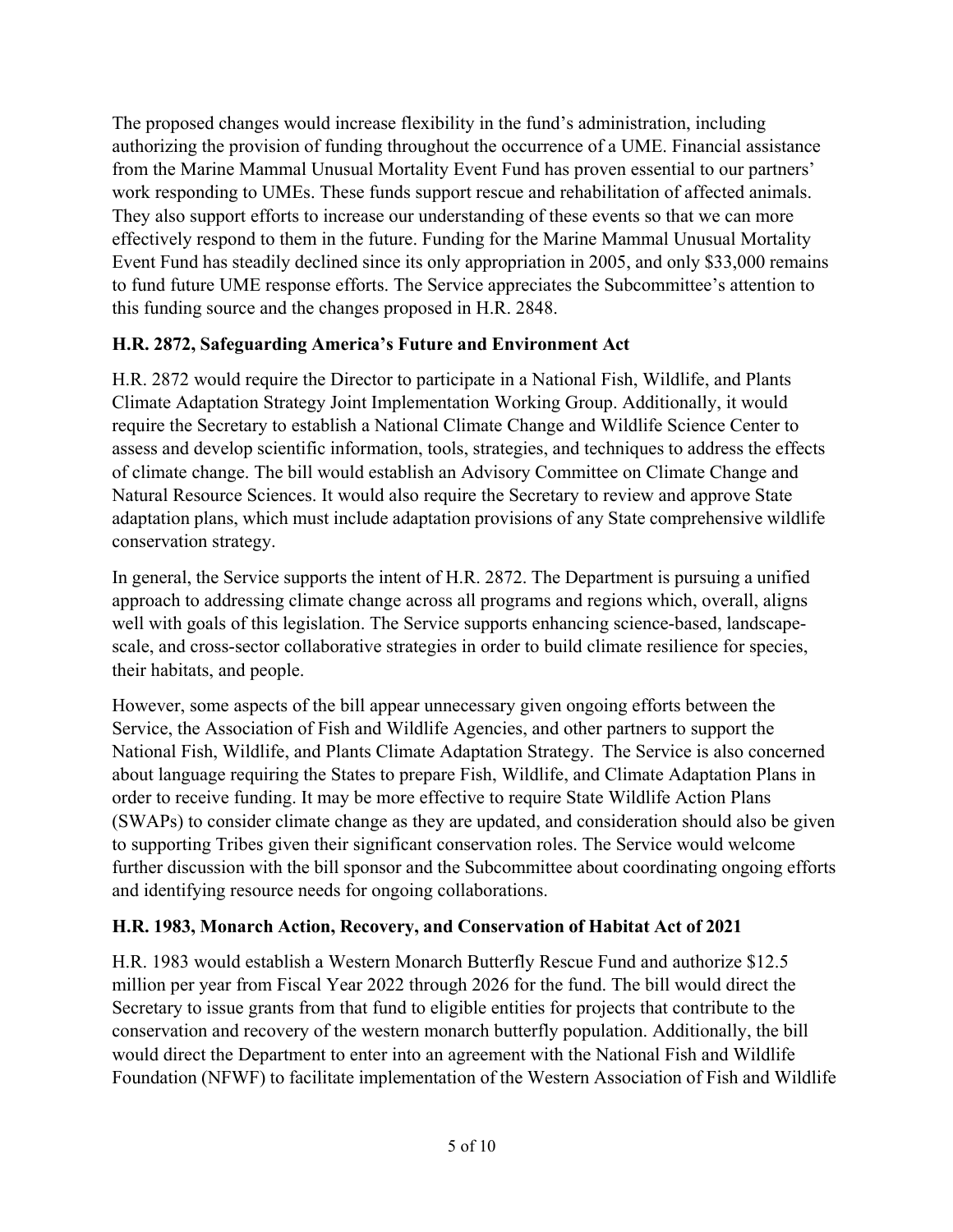Agencies' Western Monarch Butterfly Conservation Plan. The legislation authorizes an additional \$12.5 million per year from Fiscal Year 2022 through 2026 to support this work.

The Service recognizes the urgent need to reverse monarch butterfly declines, particularly in the western United States, and is committed to improving proactive monarch conservation. The Service is engaged in significant, ongoing efforts with partners across the continent to protect and restore monarch habitat, including a collaborative effort between the Service, NFWF, and other Federal and private partners to administer and support the Monarch Butterfly and Pollinators Conservation Fund (MBPCF). Since 2015, the MBPCF has awarded more than \$13 million to 85 projects that are helping to conserve and recover the monarch butterfly.

The Service supports the intent of H.R. 1983 to conserve and sustain the western population of monarch butterflies. To take advantage of existing funding infrastructure and minimize duplication, we suggest Congress direct this dedicated grant funding for western monarch conservation to the MPBCF. Additionally, the Service suggests a revision to Section 6 of the legislation to allow for funding to be used to update the Western Monarch Butterfly Conservation Plan, in addition to implementing it. This would enable the Service to provide funding to eligible entities to incorporate new data and information into the Plan, providing the flexibility needed to adaptively manage western monarch populations.

# **H.R. 3396, Extinction Prevention Act of 2021**

H.R. 3396, the Extinction Prevention Act of 2021, would establish four new competitive financial assistance programs for North American butterflies, Pacific Islands plants, and freshwater mussels and southwest desert fish in the United States. The grant programs established under H.R. 3396 would fund non-federal efforts to conserve and recover target species and to protect and restore their habitats. The Service supports the goals of H.R. 3396 to bolster conservation efforts for imperiled wildlife and to prevent extinction.

Preventing extinction and recovering listed species has always been, and will continue to be, one of the Service's highest priorities. In addition to the on-the-ground conservation work by the Service's field staff, the Service funds and administers a number of grant programs that benefit the target species identified in H.R. 3396, including our Recovery Challenge grants, Cooperative Endangered Species Conservation Fund grants, and State Wildlife Grants. The Service would welcome the opportunity to work with the Subcommittee to identify and bolster existing financial assistance programs available to these target species.

The conservation needs of listed, proposed, candidate, and otherwise at-risk species are great, and growing with the increasing threats facing them. At the same time, resources available to address these needs are limited and the Service must prioritize its work on the species with the greatest conservation need. The Service would welcome the opportunity to work with the Subcommittee to ensure that the programs established under H.R. 3396 do not inadvertently redirect limited resources away from other species that the Service is working to conserve and recover. By supporting funding for existing programs, as requested in the President's budget for Fiscal Year 2022, Congress can better position the Service and our partners to deliver on-the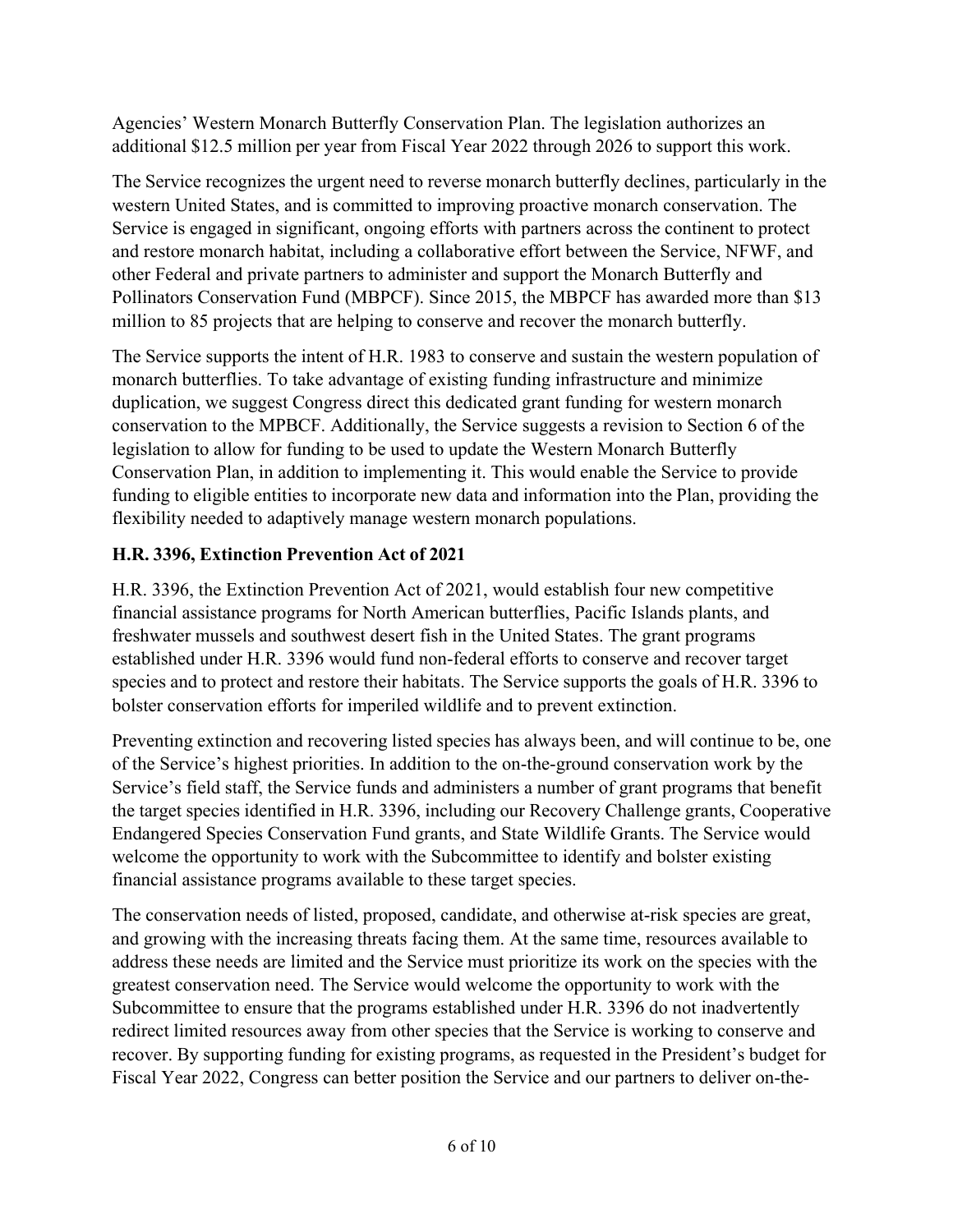ground conservation, prevent extinction, and expand recovery efforts for all at-risk species, including those identified in H.R. 3396.

## **H.R. 1569, Critically Endangered Animals Conservation Act of 2021**

H.R. 1569 would establish a competitive grant program under the Multinational Species Conservation Fund (MSCF) to provide financial assistance for the conservation of critically endangered species primarily found in foreign countries. The legislation would target financial assistance to animal species on the International Union for the Conservation of Nature's (IUCN) Red List, specifically in the categories of Critically Endangered, Endangered, or Data Deficient. The legislation also allows the Secretary of the Interior to support conservation of other species on the IUCN Red List with declining populations and those facing new or emerging threats. This new program would complement other congressionally authorized programs under the MSCF for elephants, tigers, rhinoceroses, great apes, and sea turtles. The Critically Endangered Animals Conservation Fund would be authorized at \$5 million per year from Fiscal Year 2022 through 2027.

From 2009 to 2015, the Service administered the Critically Endangered Animals Conservation program to support projects in foreign countries to protect critically endangered species in Africa, Asia, South America, and Oceania. Thousands of species throughout the world face the risk of extinction due to poaching, wildlife trafficking, habitat loss, disease, and other threats. The goal of the Critically Endangered Animals Conservation program was to support projects that would create long-lasting benefits to species facing the risk of extinction. The program elicited a high volume of proposals involving numerous species and across many regions of the world. This initiative, while beneficial to species conservation abroad, was discontinued due to a lack of available funding.

The Service supports the intent of this legislation. However, we are concerned that it could prevent the Service from prioritizing its work on the species with the greatest conservation need through science-driven decisions. The Service would welcome the opportunity to work with the Subcommittee to ensure that this new program does not detract from our existing work to conserve international species. In addition, we suggest that animal species categorized on the IUCN Red List of Threatened Species as Extinct in the Wild be added to the definition of "critically endangered species."

# **H.R. 2026, Global Amphibian Protection Act of 2021**

H.R. 2026 would establish a competitive grant program under the Multinational Species Conservation Fund (MSCF) to provide financial assistance for the conservation of highly endangered amphibian species primarily found in foreign countries. The legislation would target financial assistance to amphibian species on the IUCN Red List, specifically in the categories of Critically Endangered, Endangered, or Data Deficient. The legislation also allows the Secretary of the Interior to support conservation of other amphibian species on the IUCN Red List with declining populations and those facing new or emerging threats. This new program would complement other congressionally authorized programs under the MSCF for elephants, tigers,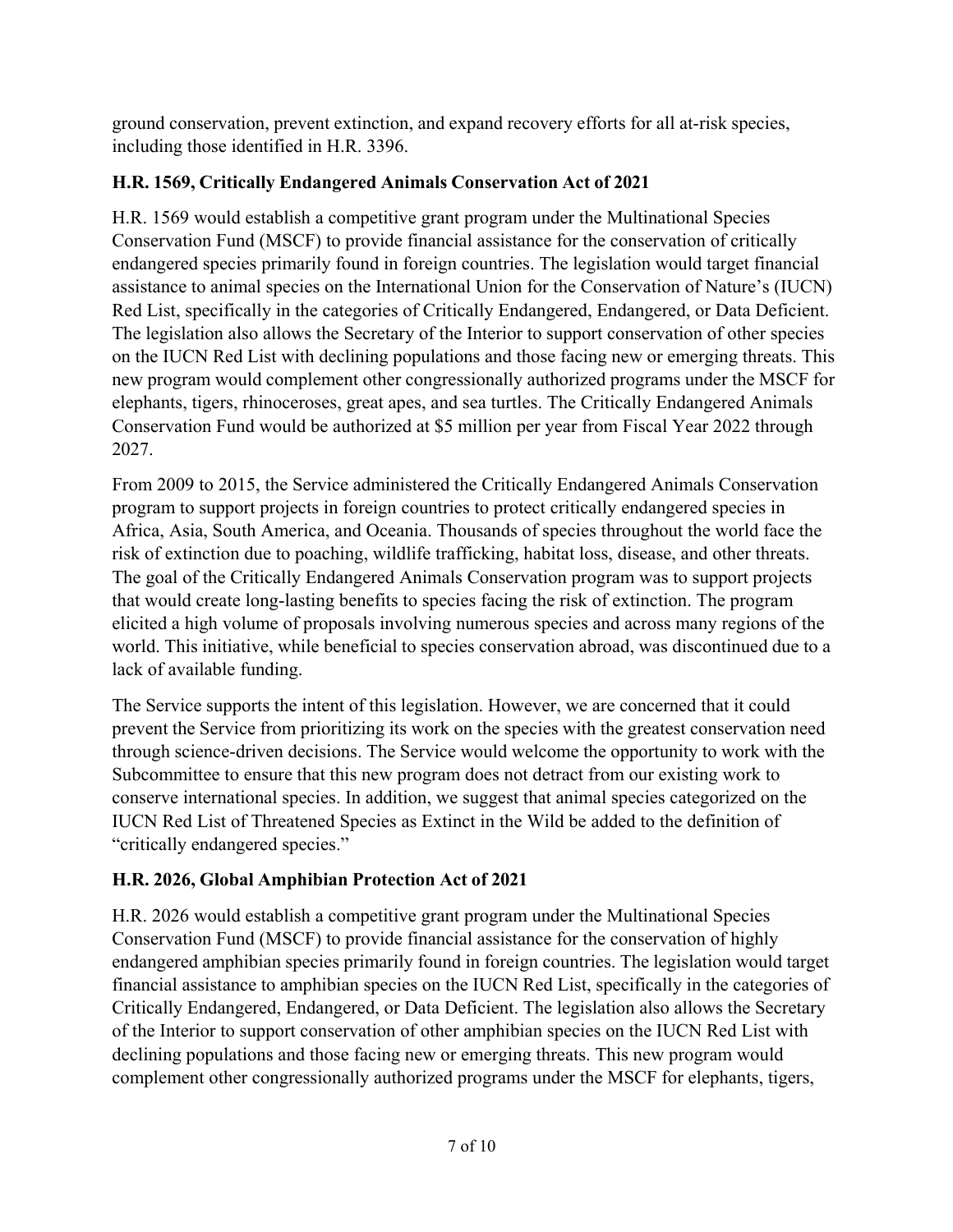rhinoceroses, great apes, and sea turtles and would be authorized at \$5 million per year from Fiscal Year 2022 through 2027.

From 2010 to 2015, the Service administered the Amphibians in Decline program, an initiative established to provide support in foreign countries to conserve highly endangered amphibian species. In the past decade, there has been a dramatic decline in amphibian populations around the globe. Most amphibian species exist in small, concentrated populations, making them more vulnerable to threats. The goal of the Amphibians in Decline program was to support research to identify effective and comprehensive conservation strategies, and to implement those strategies. The program elicited a high volume of proposals involving numerous species and across many regions of the world. This initiative, while beneficial to amphibian conservation abroad, was discontinued due to a lack of available funding.

The Service supports the intent of this legislation and believes the grant program created by this legislation would complement similar existing international species conservation statutes. However, we are concerned that it could hinder the Service's ability to continue to prioritize its work on the species with the greatest conservation need through science-driven decisions. We would welcome the opportunity to work with the Subcommittee to ensure that this new program does not detract from the Service's existing work to conserve international species. We also suggest that amphibian species categorized on the IUCN Red List of Threatened Species as Extinct in the Wild be added to the definition of "highly endangered amphibian species."

# **H.R. 2325, Bear Protection Act of 2021**

H.R. 2325 aims to ensure the long-term viability of global bear populations by prohibiting the trade of bear viscera and bear viscera products in both interstate and international trade. It also directs the Secretary of the Interior to continue discussions with the countries that are the leading importers, exporters, and consumers of bear viscera to establish coordinated efforts to protect bears.

Bear gallbladder trafficking is big business and part of an enormous market around the illegal trafficking of wildlife. Typically used for non-traditional medicinal purposes, the price for an illegal bear gallbladder can exceed \$1,000 depending on the market. The bear parts trade has caused rapid declines in Asian bear populations, and other species such as the American black bear are now being targeted to fill the demand for bear parts.

The Service appreciates the Subcommittee's interest in this important issue and supports the intent of the legislation. Under the ESA and CITES, international trade in bear parts and products is regulated, and much of it is prohibited. In the United States, the Lacey Act prohibits the interstate transport of bear parts and products when taken in violation of state, tribal, and foreign laws. State laws and regulations currently prohibit the sale of black bear viscera throughout nearly the entire range of the species, making the Lacey Act in its current form an effective tool for dealing with illegal trade in black bear parts.

The Service has worked consistently under these authorities to ensure that activities in the United States are not contributing to the decline of bear populations nationally or internationally. State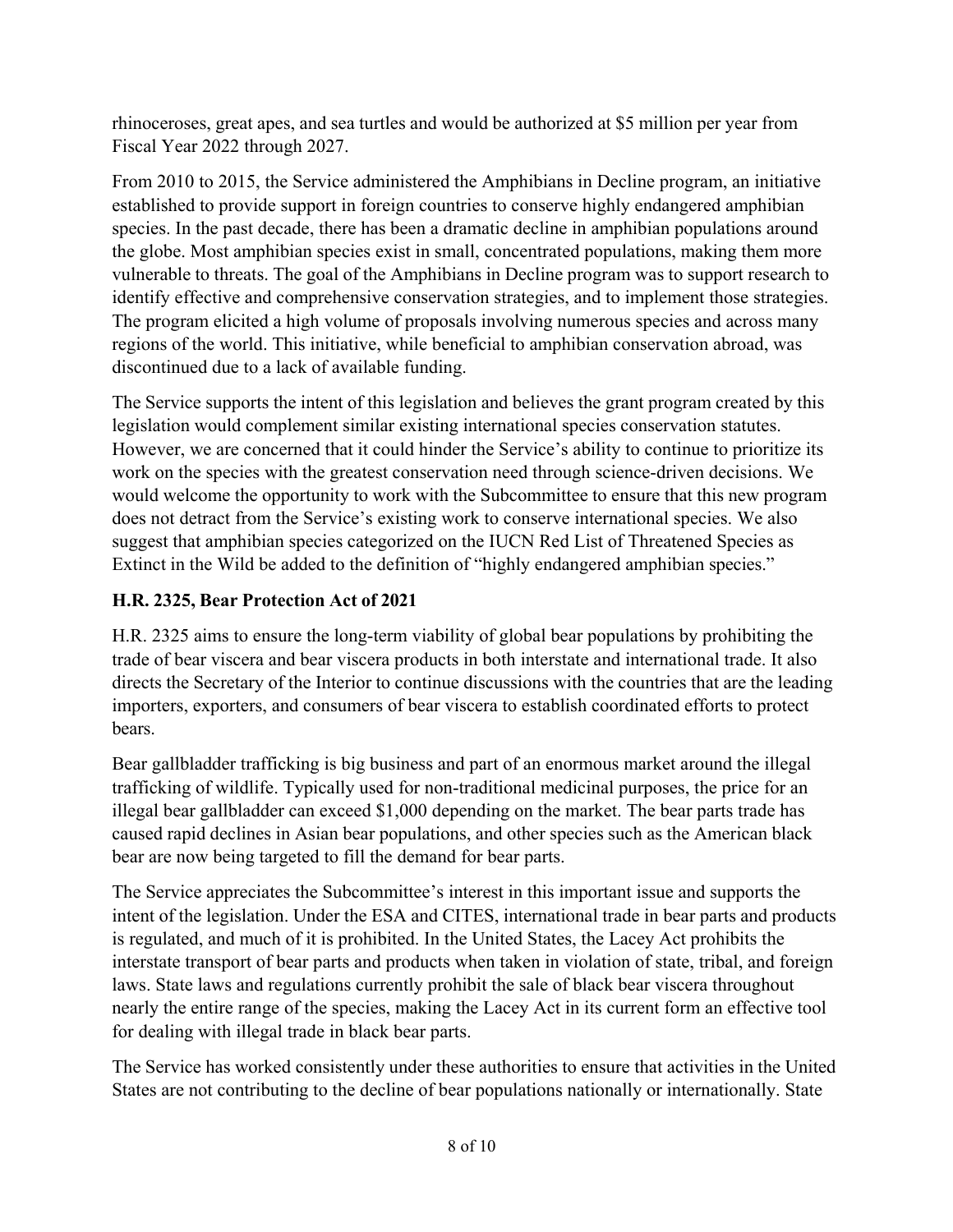programs have generally maintained healthy bear populations in the United States for some time. For this reason, the Service generally defers to state management programs with regard to domestic bear populations and supports them through enforcement of the Lacey Act and other existing authorities. However, the Service would welcome the opportunity to discuss our bear conservation efforts with the Subcommittee and identify opportunities to improve their protection in the U.S. and internationally.

# **H.R. 3135, Captive Primate Safety Act**

H.R. 3135 would amend the Lacey Act Amendments of 1981 to add a definition for "prohibited primate species," which would include any live species of non-human primate and prohibit interstate commerce, foreign commerce, engaging in certain activities in a manner substantially affecting interstate or foreign commerce, or possession of live non-human primates, with several exceptions. This bill expands upon the Captive Wildlife Safety Act, passed by Congress in 2003, which modified the Lacey Act to include any live lion, tiger, leopard, cheetah, jaguar, or cougar species, or any hybrid of such species in the definition of "prohibited wildlife species."

The Service understands that many hold negative views regarding captive primates. While we appreciate those views, we have concerns with the bill, chief of which is the Service's ability to meet the extended enforcement mandate created by this legislation. Given the scope of the Service's mission, the limits to the size of our law enforcement workforce, and the need to focus on highest priority needs, the Service currently concentrates its enforcement efforts on preventing illegal activities that jeopardize the conservation of wild populations of such protected species.

H.R. 3135 would expand Service enforcement responsibilities into an area that has historically been a responsibility of state agencies and which the Service does not consider to be a wildlife conservation issue. By including all non-human primates in the list of prohibited wildlife species, this bill would also extend the Service's enforcement mandate to policing currently legal activities involving interstate commerce, foreign commerce, and possession of captive nonhuman primates. Many of these species may be lawfully used for research and other purposes under the Animal Welfare Act (AWA). However, private pet ownership is not regulated under the AWA.

In addition, the mechanism created by this bill appears to provide, at least in some instances, coverage that is duplicative of existing law. The ESA already prohibits the interstate sale and international trade of many listed non-human primate species. H.R. 3135 would extend such prohibitions to unregulated species of primates and to ESA listed primates for which these activities have not been prohibited.

If the goal of this legislation is to address public safety and the humane treatment of non-human primates, the Service respectfully suggests that the sponsor consider working with the United States Department of Agriculture to address these concerns through a more suitable legislative vehicle.

# **H.R. 4310, Minks in Narrowly Kept Spaces are Superspreaders Act**